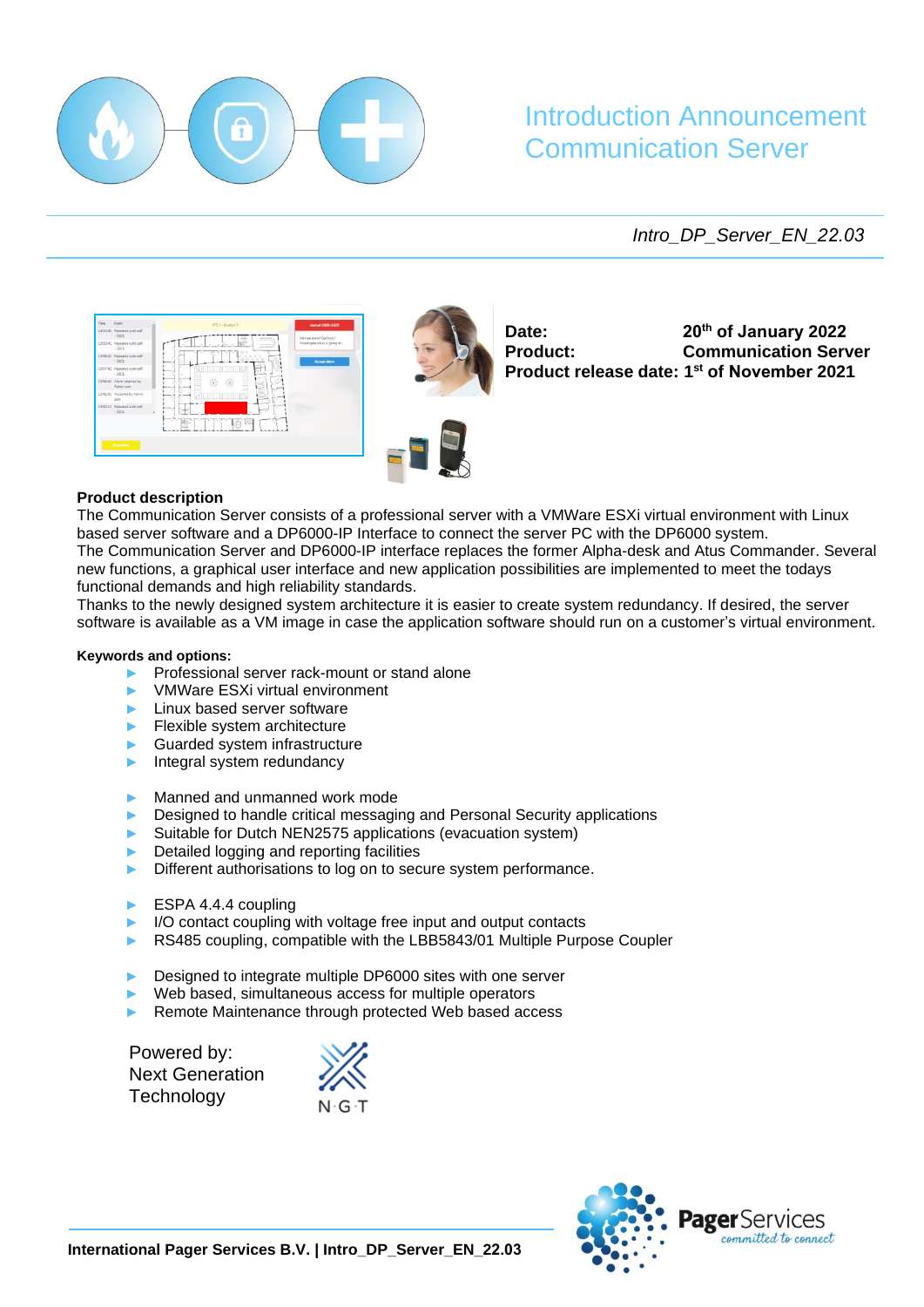

# **DP-Server | Product Introduction en | 2**

## 1 Commercial items

Several options are available to offer the best possible solution for each customers' requirements. The overviews below show all options of hardware, software and licences. For availability and up to date pricing, please refer to our website.

## 1.1 Available Items

The items listed below, can be ordered separately to create a new system or to expand existing systems with additional options.

| <b>Description Hardware</b>            | <b>12NC</b>    | Type nr     | Gross Price/each (BLP) 2022 |
|----------------------------------------|----------------|-------------|-----------------------------|
| <b>Communication Server PC</b>         | 8900 800 00001 | LBB 8000/00 | €4.115,00                   |
| DP6000-IP Interface                    | 8900 800 10001 | LBB 8001/00 | € 1.802.50                  |
| Input Contact Module                   | 8900 590 10001 | LBB 5901/00 | 778,04<br>€                 |
| <b>Output Contact Module</b>           | 8900 590 20001 | LBB 5902/00 | €<br>648,74                 |
| ESPA 4.4.4. Interface Module           | 8900 590 30001 | LBB 5903/00 | €<br>556,36                 |
| RS485 Interface Module                 | 8900 590 40001 | LBB 5904/00 | €<br>916,70                 |
| Cable set (set of 2)                   | 8900 800 30001 | LBB 8003/00 | €<br>118,45                 |
|                                        |                |             |                             |
| <b>Description Licenses</b>            | <b>12NC</b>    | Type nr     | Gross Price/each (BLP) 2022 |
| Image Basic Software Package           | 8900 800 00101 | LBB 8000/01 | € 1.537,79                  |
| <b>Activation Logging</b>              | 8900 860 00001 | LBB 8600/00 | 631,39<br>€                 |
| <b>Activation Personal Security</b>    | 8900 860 10001 | LBB 8601/00 | €<br>631,39                 |
| <b>Activation Multi Users</b>          | 8900 860 20001 | LBB 8602/00 | € 1.416,25                  |
| <b>Activation Multi Site</b>           | 8900 860 30001 | LBB 8603/00 | € 1.416.25                  |
| <b>Activation 3rd Party Connection</b> | 8900 860 80001 | LBB 8608/00 | € 1.416,25                  |

# 1.2 Basic Messaging Server

The 'Basic Messaging Server' is offered as a complete set, for a fixed Nett Price.

The Basic Messaging Server package covers all functions for critical messaging including out of range indication, absent detection, call forwarding, making group calls, low battery indication, fast buttons etc. etc.

In the data sheet a functional description of the Basic Messaging Paging server can be found. Below all hardware, software and licences that are included in this product is listed.

| <b>Number</b> | <b>Description</b>            | <b>12NC</b>                                         | Type nr | <b>Nett Price 2022</b> |
|---------------|-------------------------------|-----------------------------------------------------|---------|------------------------|
|               | <b>Basic Messaging Server</b> | $\mid$ 8900 800 01001 LBB 8000/10 $\mid$ € 4.431,70 |         |                        |

#### **Content of a Basic Messaging server:**

| <b>Number</b> | <b>Description</b>             | <b>12NC</b>    | Type nr     | <b>Remark</b>                     |
|---------------|--------------------------------|----------------|-------------|-----------------------------------|
|               | <b>Communication Server PC</b> | 8900 800 00001 | LBB 8000/00 | 1 per system                      |
|               | DP6000-IP Interface            | 8900 800 10001 | LBB 8001/00 | 1 per (sub) system                |
|               | ESPA 4.4.4. Interface Module   | 8900 590 30001 | LBB 5903/00 | Port 3 can be set as output port  |
|               | <b>Input Contact Module</b>    | 8900 590 10001 | LBB 5901/00 | 4 contacts at 1 module            |
|               | Cable set (set of 2)           | 8900 800 30001 | LBB 8003/00 | Needed for 2 internal contacts    |
|               | Image Basic Software Package   | 8900 800 00101 | LBB 8000/01 | Installed at the server PC        |
|               | <b>Activation Logging</b>      | 8900 860 00001 | LBB 8600/00 | To activate registration of calls |

**Notes:** - Other relevant licences needed for a Basic Messaging Server are already included.

- Refer to "Available Items" for relevant Gross Prices (BLP), if the Basic Message Server needs additional items.

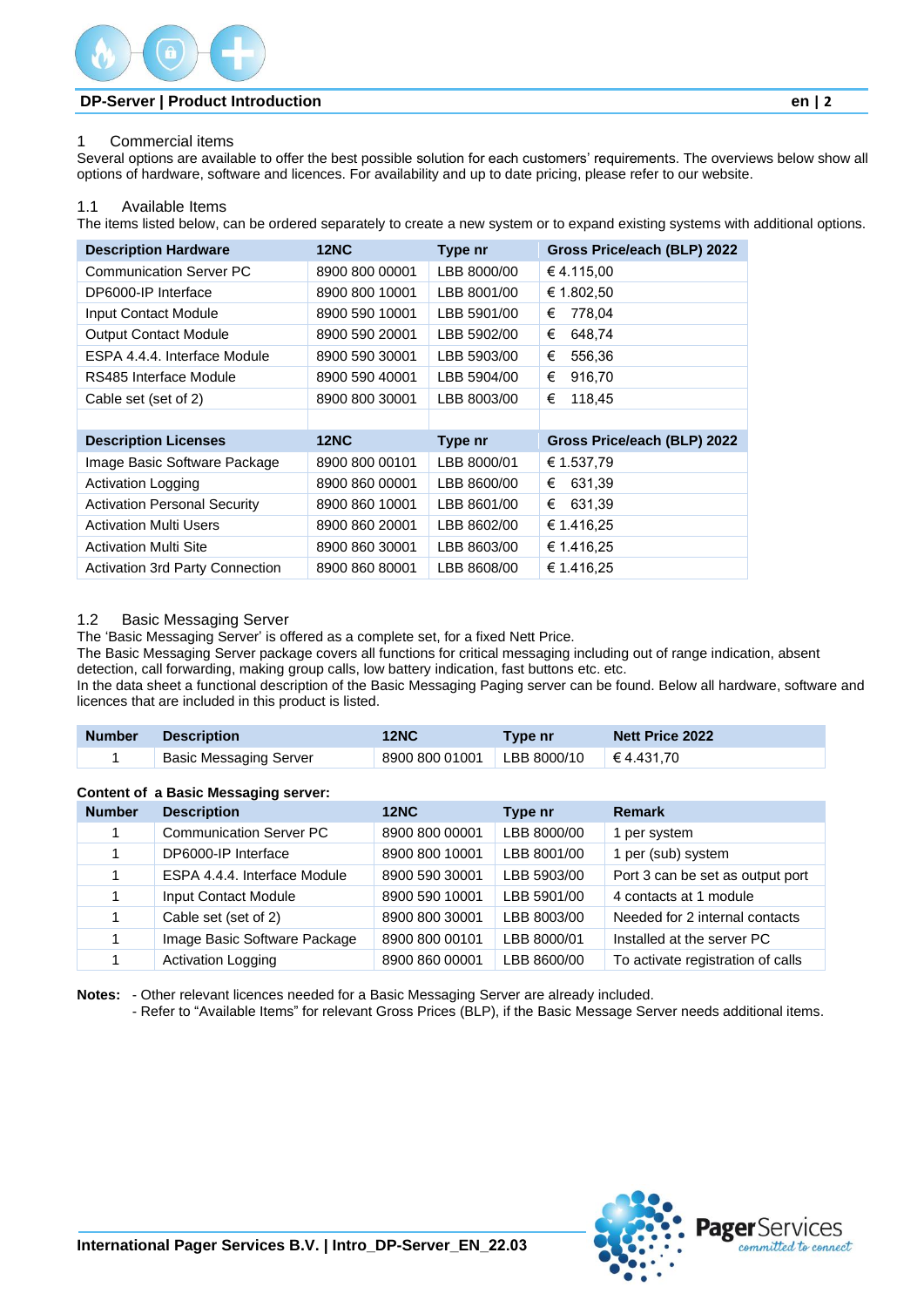# **DP-Server | Product Introduction en | 3**

The 'Basic Personal Security Server' is offered as a complete set for a fixed Nett Price.

Next to the functions described in the Basic Message Server package, The Basic Personal Security package includes Personal Security functions like System monitoring, Personal Security alarms from mobiles, location detection, guard-tour and logging of alarm handling. In the data sheet a functional description of the Basic Personal Security Server can be found. Below all hardware, software and licences that are included in this product is listed.

| Number Description                                                                  | 12NC | Type nr | <b>Nett Price/each 2022</b> |
|-------------------------------------------------------------------------------------|------|---------|-----------------------------|
| Basic Personal Security Server   8900 800 02001   LBB 8000/20   $\epsilon$ 6.579,13 |      |         |                             |

#### **Content Basic Personal Security Server:**

| <b>Number</b> | <b>Description</b>                  | <b>12NC</b>    | Type nr     | <b>Remark</b>                              |
|---------------|-------------------------------------|----------------|-------------|--------------------------------------------|
|               | <b>Communication Server PC</b>      | 8900 800 00001 | LBB 8000/00 | per system                                 |
|               | DP6000-IP Interface                 | 8900 800 10001 | LBB 8001/00 | 1 per (sub) system                         |
|               | ESPA 4.4.4. Interface Module        | 8900 590 30001 | LBB 5903/00 | Port 3 can be set as output port           |
|               | Input Contact Module                | 8900 590 10001 | LBB 5901/00 | 4 contacts at 1 module                     |
|               | Cable set (set of 2)                | 8900 800 30001 | LBB 8003/00 | Needed for 2 internal contacts             |
|               | Image Basic Software Package        | 8900 800 00101 | LBB 8000/01 | Installed at the server PC                 |
|               | <b>Activation Logging</b>           | 8900 860 00001 | LBB 8600/00 | To activate registration of calls/handling |
|               | <b>Activation Personal Security</b> | 8900 860 10001 | LBB 8601/00 | To activate Personal security functions    |
|               | <b>Activation Multi Users</b>       | 8900 860 20001 | LBB 8602/00 | 3 extra simultaneous users                 |

**Notes:** - Other relevant licences needed for a Basic Personal Security Server are already included.

- Refer to "Available Items" for relevant Gross Prices (BLP), if the Basic Personal Security Server needs additional items.

## 1.4 Extended Communication server

The 'Extended Communication Server' is offered as a complete set against a fixed Nett Price.

Next to the functions described in the Basic Message Server and Basic Personal Security Server package, the Extended Communication Server package includes an RS485 connection for max. 5 MPC contact couplers, Multi-site to control multiple sub-sites with one central Server and the possibility to connect (and integrate with) 3<sup>rd</sup> party systems. In the data sheet a functional description of the Basic Communication Server can be found. Below all hardware, software and licences that are included in this product is listed.

| <b>Number</b> | <b>Description</b>                   | <b>12NC</b>    | ⊺vpe nr     | <b>Nett Price 2022</b> |
|---------------|--------------------------------------|----------------|-------------|------------------------|
|               | <b>Extended Communication Server</b> | 8900 800 03001 | LBB 8000/30 | $\in 9.045.39$         |

#### **Content Extended Communication Server:**

| <b>Number</b> | <b>Description</b>                  | <b>12NC</b>    | Type nr     | <b>Remark</b>                                                       |
|---------------|-------------------------------------|----------------|-------------|---------------------------------------------------------------------|
|               | <b>Communication Server PC</b>      | 8900 800 00001 | LBB 8000/00 | 1 per system                                                        |
|               | DP6000-IP Interface                 | 8900 800 10001 | LBB 8001/00 | 1 per (sub) system                                                  |
|               | RS485 Interface Module              | 8900 590 40001 | LBB 5904/00 | To work with LBB5843/01                                             |
|               | ESPA 4.4.4. Interface Module        | 8900 590 30001 | LBB 5903/00 | Port 3 can be set as output port                                    |
|               | Input Contact Module                | 8900 590 10001 | LBB 5901/00 | 4 contacts at 1 module                                              |
|               | Cable set (set of 2)                | 8900 800 30001 | LBB 8003/00 | Needed for 2 internal contacts                                      |
|               | <b>Output Contact Module</b>        | 8900 590 20001 | LBB 5902/00 | Adds 2 extra output contacts                                        |
|               | Image Basic Software Package        | 8900 800 00101 | LBB 8000/01 | Installed at the server PC                                          |
|               | <b>Activation Logging</b>           | 8900 860 00001 | LBB 8600/00 | Needed to activate                                                  |
|               | <b>Activation Personal Security</b> | 8900 860 10001 | LBB 8601/00 | To activate Personal security functions                             |
|               | <b>Activation Multi Users</b>       | 8900 860 20001 | LBB 8602/00 | To add 3 extra simultaneous users                                   |
|               | <b>Activation Multi Site</b>        | 8900 860 30001 | LBB 8603/00 | To control multiple DP6000-IP Interfaces                            |
|               | Activation 3rd Party Connection     | 8900 860 80001 | LBB 8608/00 | If 3 <sup>rd</sup> parties want integration with e.g.<br><b>BMS</b> |

**Notes:** - In case of Multisite operation for each extra (sub) site an extra DP6000-IP interface must be added to the system. - Other relevant licences needed for a Basic Personal Security Server are already included.

- Refer to "Available Items" for relevant Gross Prices (BLP), if the Basic Communication Server needs additional items.